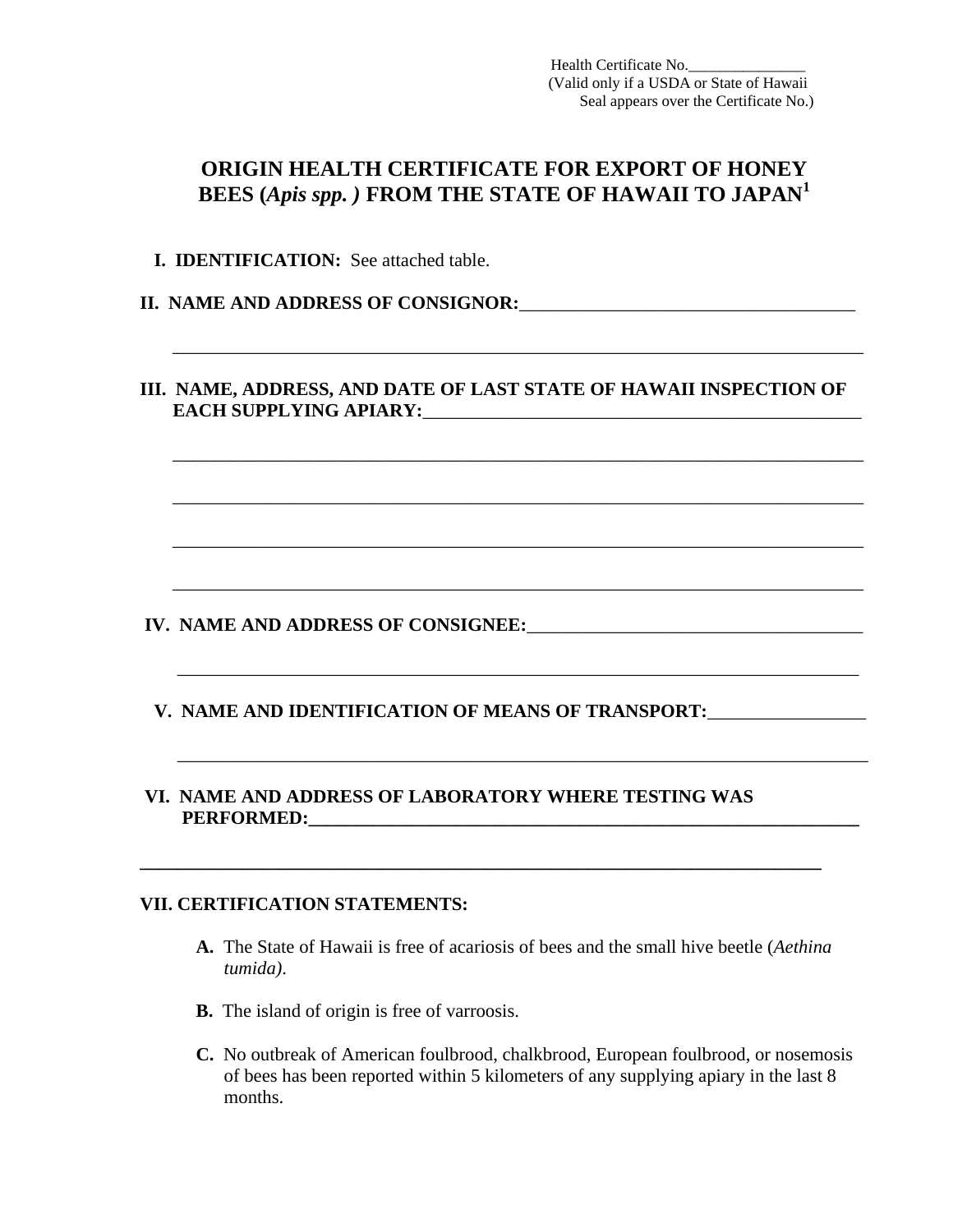- **D.** Each supplying apiary was inspected by a qualified Hawaii State Inspector within the last 6 months and found free of evidence of American foulbrood, chalkbrood, European foulbrood, and nosemosis of bees.
- **E.** For each supplying apiary, samples taken at the last State of Hawaii inspection were processed and examined microscopically for the agents of American foulbrood, European foulbrood, and nosemosis; all examinations yielded negative results.
- **F.** For each supplying apiary, any bees added since the last State of Hawaii inspection came from an apiary of the same or higher health status.
- **G.** Containers used to transport the bees to Japan shall be new and sanitary and designed to prevent the escape of bees while allowing for direct observation and sampling.
- **H.** During the preparation for export and at the time of shipment, the exported honeybees have not been in contact with other bee, brood-comb or bee products that were not of the same health status.

\_\_\_\_\_\_\_\_\_\_\_\_\_\_\_\_\_\_\_\_\_\_\_\_\_\_\_\_\_\_\_\_ \_\_\_\_\_\_\_\_\_\_\_\_\_\_\_\_\_\_\_\_\_\_\_\_\_\_\_\_\_\_\_\_\_\_\_\_\_\_\_\_\_\_\_\_ Name of issuing State-employed entomologist Signature of issuing State-employed entomologist, place, and date

 **I.** The bees were inspected by me immediately prior to shipment and found healthy and free of signs of infectious disease.

\_\_\_\_\_\_\_\_\_\_\_\_\_\_\_\_\_\_\_\_\_\_\_\_\_\_\_\_\_\_\_\_ \_\_\_\_\_\_\_\_\_\_\_\_\_\_\_\_\_\_\_\_\_\_\_\_\_\_\_\_\_\_\_\_\_\_\_\_\_\_\_\_\_\_\_\_ Name of endorsing USDA official Signature of endorsing USDA official, place, and date

<sup>1</sup>Certificate valid for up to 30 days after issuance